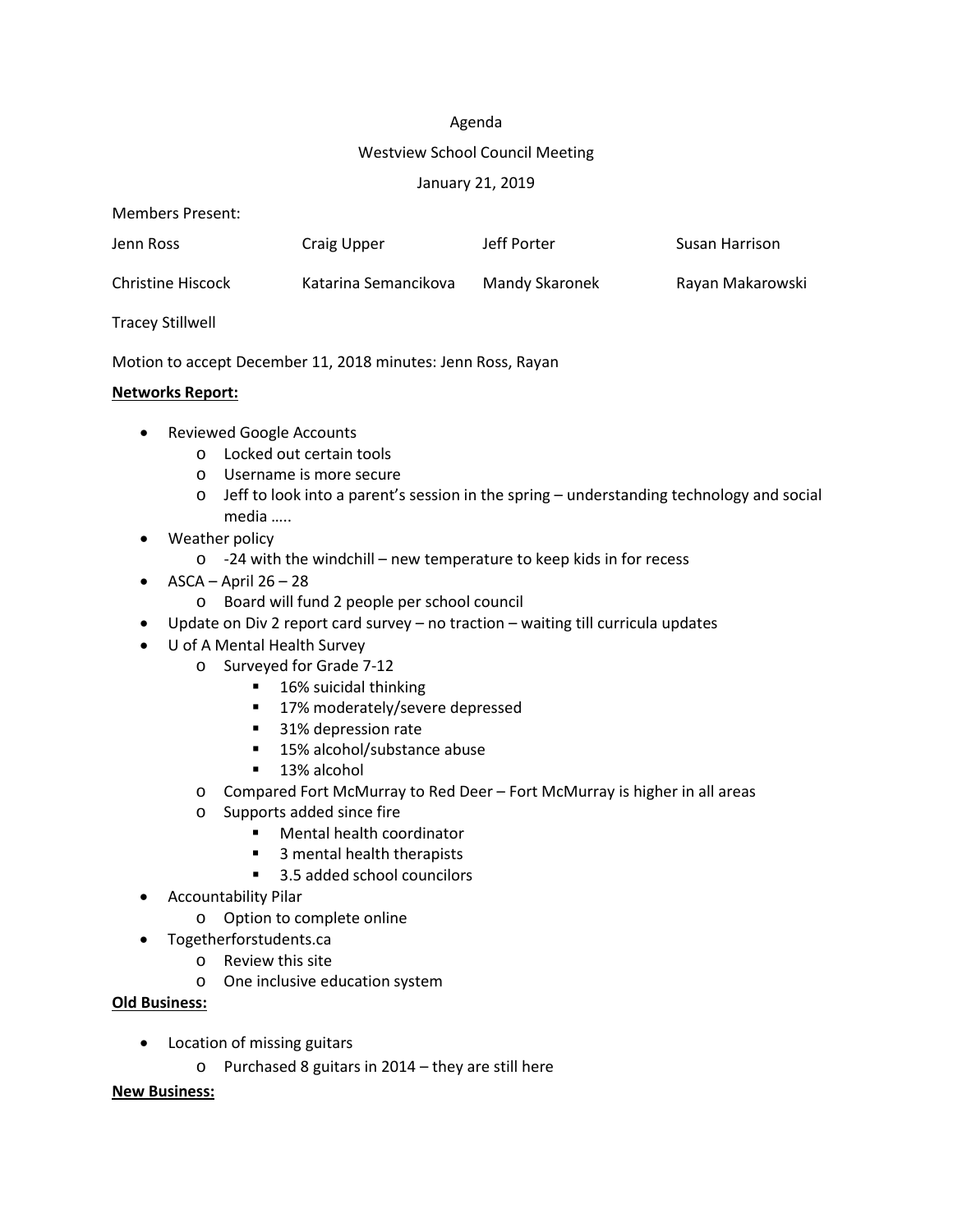- School Council Bylaws Christine to email out for review and feedback
- Winter Concert Survey
	- o Most responses were very favorable
	- o Positive response to the location
	- o We will stick with Keyano for next year

Motion to adjourn: Jenn Ross, Susan Harrison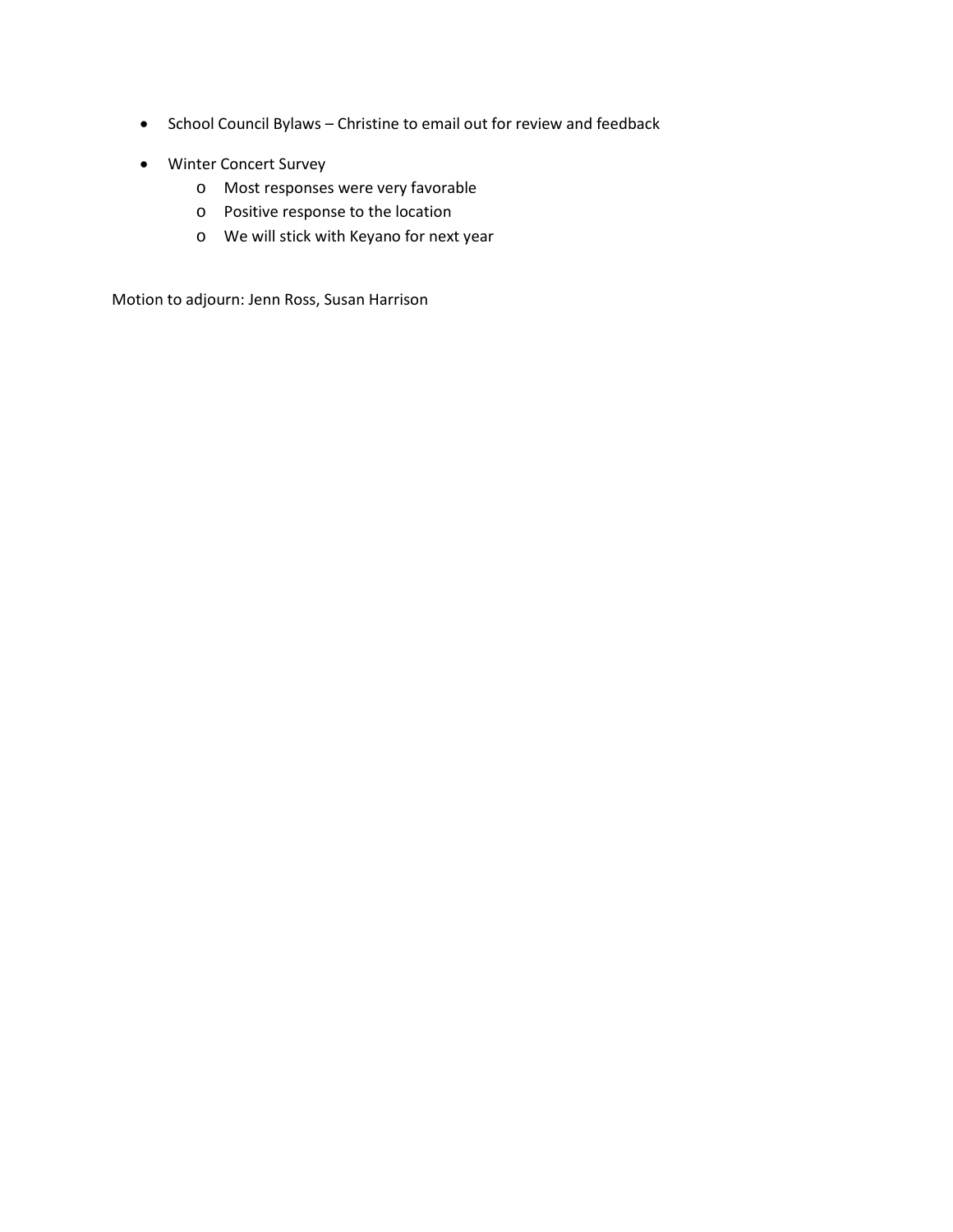# Agenda Westview School Parents Association Meeting January 21st, 2019

| <b>Members Present:</b><br>Jenn Ross                                          | Craig Upper                         | Jeff Porter        | Susan Harrison   |
|-------------------------------------------------------------------------------|-------------------------------------|--------------------|------------------|
| <b>Christine Hiscock</b>                                                      | Katarina Semancikova                | Mandy Skaronek     | Rayan Makarowski |
| <b>Tracey Stillwell</b>                                                       |                                     |                    |                  |
| Motion to accept December 11 <sup>th</sup> , 2018 minutes:                    |                                     |                    |                  |
| <b>Treasurers Report</b>                                                      |                                     |                    |                  |
| Playground: \$ 21 363.29                                                      | Casino: \$35 783.30                 | Regular: \$1902.50 |                  |
| <b>Requests for Funding</b>                                                   |                                     |                    |                  |
| Requestor: Mrs Palmer                                                         |                                     |                    |                  |
| $\bullet$<br>3 colors - \$90<br>$\bullet$<br><b>Black - \$35</b><br>$\bullet$ | Printer ink - Making literacy games |                    |                  |

- Photo Black \$36
- Total:  $$155.95 + $7.80$  tax =  $$163.75$

Defer to next month – possible printer donation If donation doesn't come through – we will look at getting an Epson echo tank

Requestor: Craig Upper

- Dance Play February  $4 7$
- Apple school fund partially covering cost (\$900)
- ~\$900 remaining
- Funds can from Casino programming

Motion: Christine Hiscock Second: Susan Harrison

Requestor: Holly Lin

- **Mental Health books**
- $\bullet$  ~\$244.65

Motion: Jenn Ross Second: Rayan Makarowski

Requestor: Jeff Porter

**Laminator**